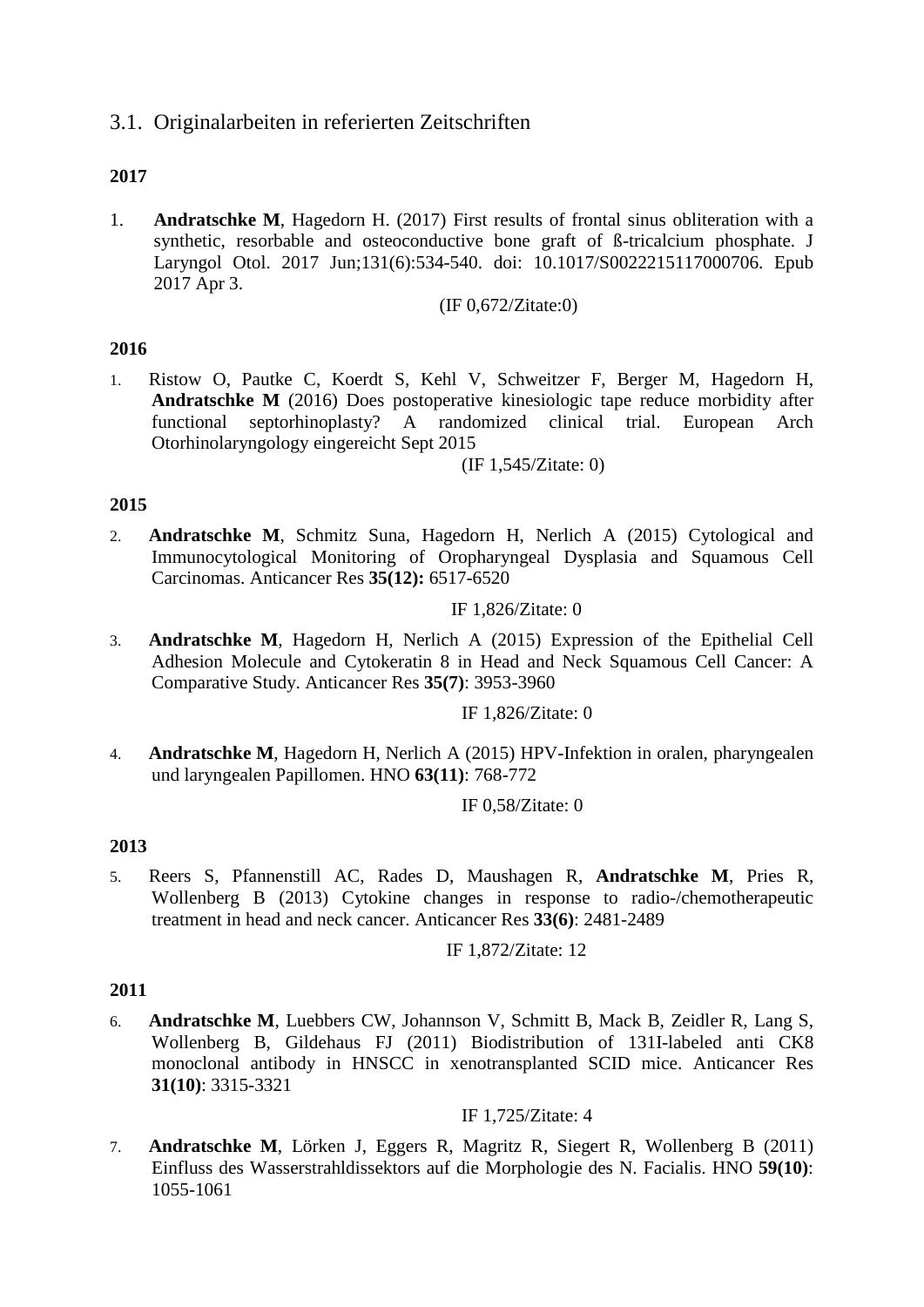## IF 0,4/Zitate: 1

8. **Andratschke M**, Lörken J, Eggers R, Magritz R, Siegert R, Wollenberg B (2011) Einflüsse des Wasserstrahljets auf die Histomorphometrie und Funktion des N. facialis. HNO **59(10)**: 1045-1053

IF 0,4/Zitate: 0

## **2010**

9. Stelter K, Hiller J, Hempel JM, Berghaus A, Hagedorn H, **Andratschke M**, Canis M (2010) Comparison oft two different local anaesthetic infiltrations for postoperative pain relief in tonsillectomy: a prospective, randomised, double blind, clinical trial. Eur Arch Otorhinolaryngol **267(7)**: 1129-1134

IF 1,214/Zitate: 14

## **2009**

10. Stelter K, Hempel JM, Berghaus A, **Andratschke M**, Luebbers CW, Hagedorn H (2009) Application methods of local anaesthetic infiltrations for postoperative pain relief in tonsillectomy: a prospective, randomised, double-blind, clinical trial. Eur Arch Otorhinolaryngol **266(10)**: 1615-1620

IF 1,167/Zitate: 15

## **2008**

11. Schmitz S, Zengel P, Alvir I, **Andratschke M**, Berghaus A, Lang S (2008) Long-term evaluation of extracorporal shock wave lithotripsy in the treatment of salivatory stones. J Laryngol Otol **122(1)**: 65-71

IF 0,796/Zitate: 13

# **2007**

12. **Andratschke M**, Gildehaus FJ, Johannson V, Schmitt B, Mack B, Reisbach G, Lang S, Lindhofer H, Zeidler R, Wollenberg B, Luebbers CW (2007) Biodistribution and radioimmunotherapy of SCCHN in xenotransplantated SCID mice with 131I-labelled anti EpCAM monoclonal antibody. Anticancer Res **27(1A)**: 341-436

IF 1,414/Zitate: 13

13. Lang S, Tiwari S, **Andratschke M**, Loehr I, Lauffer I, Bergmann C, Mack B, Lebeau A, Moosmann A, WHiteside TL, Zeidler R (2007) Immune restoration in head and neck cancer patients after in vivo COX-2 inhibition. Cancer Immunol Immunother **56(10)**: 1645-1652

IF 3,728/Zitate: 21

14. Stelter K, Lübbers CW, **Andratschke M**, Leunig A (2007) Quincke-Ödem: Diagnose und Management von 102 Patienten mit plötzlichem Larynxödem. Laryngorhinootologie **86(6)**: 416-419

IF 0,296/Zitate: 5

**2006**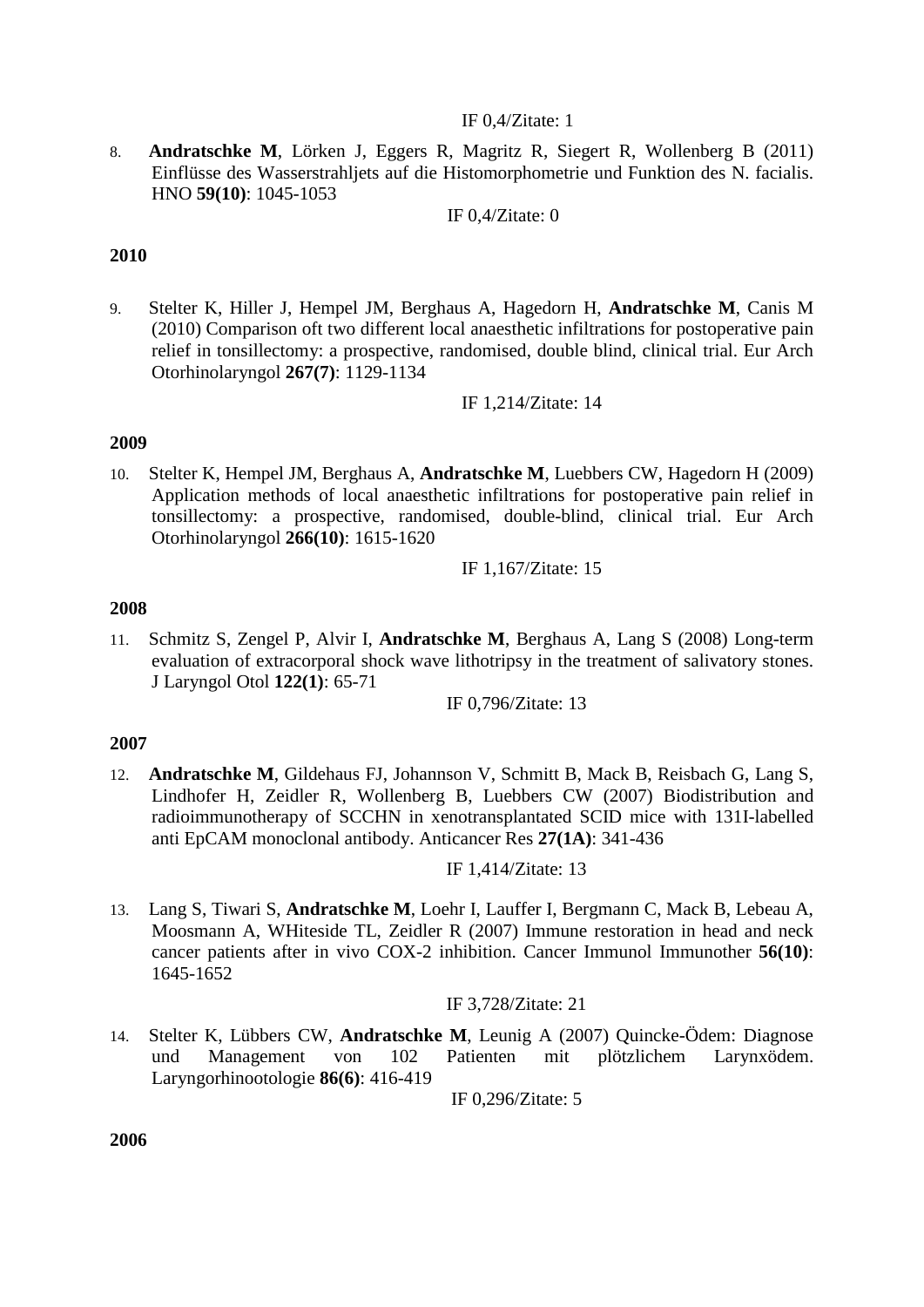15. **Andratschke M,** Hagedorn H, Luebbers CW, Schmitt B, Mack B, Lang S; Zeidler R, Wollenberg B (2006) Limites suitability of EpCAM for molecular staging of tumor borders in head and neck cancer. Anticancer Res **26(1A)**: 153-158

## IF 1,479/Zitate: 13

16. Lang S, Picu A, Hofmann T, **Andratschke M**, Mack B, Moosmann A, Gires O, Tiwari S, Zeidler R (2006) COX-inhibitors relieve the immunosuppressive effect of tumor cells and improve functions of immune effectors. Int J Immunopathol Pharmacol **19(2)**: 409- 419

# IF 3,418/Zitate: 26

17. Stelter K, **Andratschke M**, Leunig A, Hagedorn H (2006) Computer-assisted surgery of the paranasal sinuses: technical and clinical experience with 386 patients, using the Vector Vision Compact system. J Laryngol Otol **120(12)**: 1026-1032

## IF 0,546/Zitate: 30

18. Stoeckelhuber M**,** Matthias C, **Andratschke M**, Stoeckelhuber BM, Koehler C, Herzmann S, Sulz A, Welsch U (2006) Human ceruminous gland: ultrastructure and histochemical analysis of antimicrobial and cytoskeletal components. Anat Rec A Discov Mol Cell Evol Biol **288(8)**: 877-884

IF 1,807/Zitate: 25

## **2005**

19. **Andratschke M,** Chaubal S, Pauli C, Mack B, Hagedorn H, Wollenberg B (2005) Soluble CD44v6 is not a sensitive tumor marker in patients with head and neck squamous cell cancer. Anticancer Res **25(4)**: 2821-2826

### IF 1,604/Zitate: 12

20. **Andratschke M\***, Gires O\*, Schmitt B, Mack B, Schaffrik M (2005) Cytokeratin 8 associates with the external leaflet of plasma membranes in tumour cells. Biochem Biophys Res Comm **328(4)**: 1154-1162

*\* Gemeinsame Erstautorenschaft*

# IF 3,00/Zitate: 35

21. Mayer A, **Andratschke M**, Pauli C, Reitberger E, Kolbow K, Wollenberg B (2005) Liposomal transfection of squamous carcinoma cells of the head and neck with IL-2 and B7 plasmids inducing an autologous immune response in vitro. Anticancer Res **25(6B)**: 3917-3923

IF 1,604/Zitate: 4

22. Mayer A, **Andratschke M**, Pauli C, Graefe H, Kolbow K, Wollenberg B (2005) Generation of an autologous cell system for immunotherapy of squamous cel carcinoma oft he head and neck. Anticancer Res **25**: 4075-4080

IF 1,604/Zitate: 5

23. Walz A, **Andratschke M**, Wollenberg B, Lindhofer H. Zeidler R (2005) Prednisolone reduces TNF-alpha release by PBMCs activated with trifunctional bispecific antibody but not their anti-tumor activity. Anticancer Res **25(6B)**: 4239-4243

IF 1,604/Zitate: 5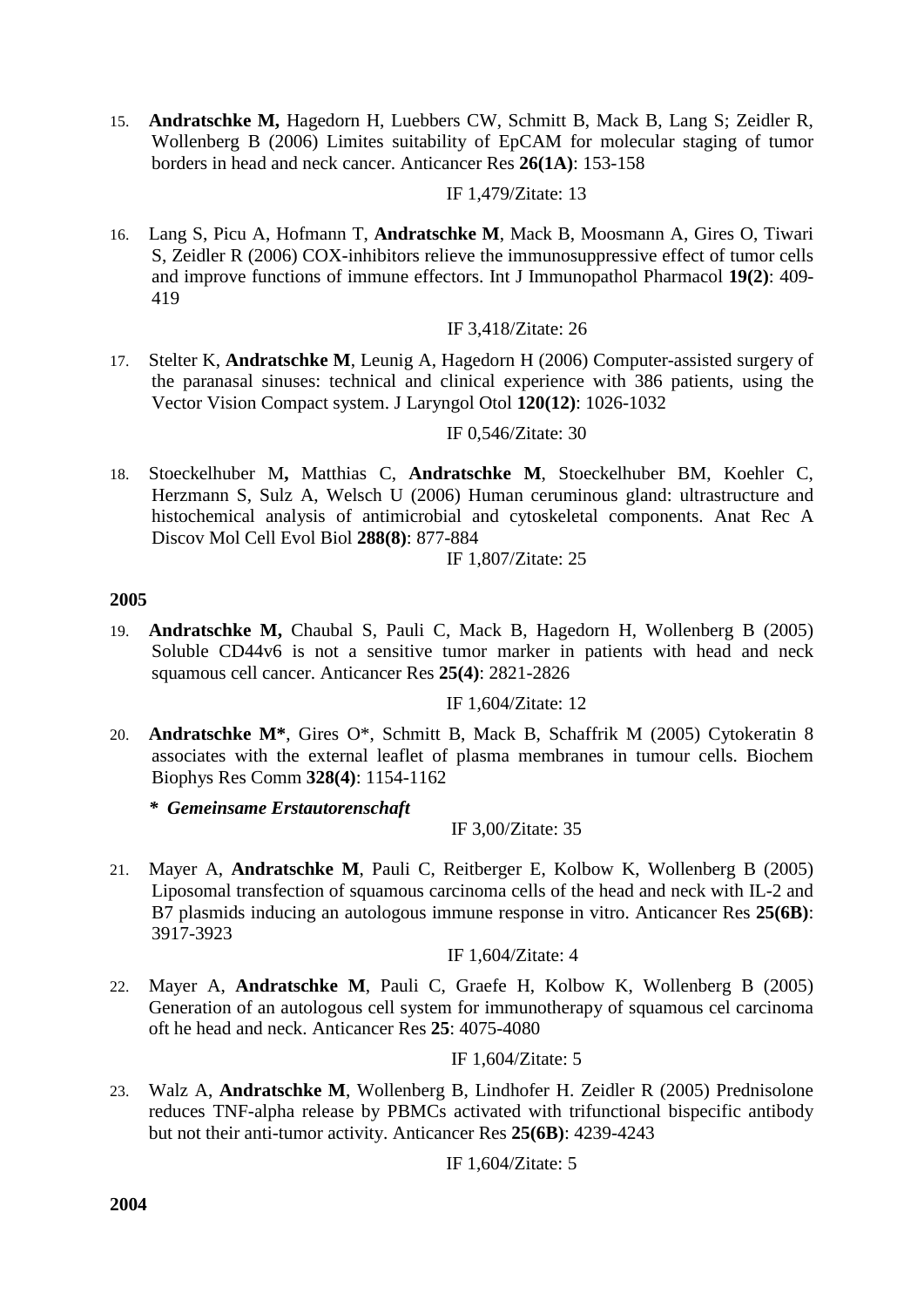24. Rauch J, Ahlemann M, Schaffrik M, Mack B, Ertongur S, **Andratschke M**, Zeidler R, Lang S, Gires O (2004) Allogenic antibody-mediated identification of head and neck cancer antigens. Biochem Biophys Res Commun **323(1)**: 156-162

IF 2,904/Zitate: 58

25. Wollenberg B, Walz A, Kolbow K, Pauli C, Chaubal S, **Andratschke M** (2004) Clinical relevance of circulating tumour cells in the bone marrow of patients with SCCHN. Onkologie **27(4)**: 358-362

1IF 1,285/Zitate: 20

### **2003**

26. **Andratschke M**, Pauli C, Stein M, Chaubal S, Wollenberg B (2003) MHC-class I antigen expression on micrometastases in bone marrow of patients with head and neck squamous cell cancer. Anticancer Res **23(2B)**: 1467-1471

IF 1,347/Zitate: 22

### **2002**

27. Pauli C, Stieber P, Schmitt UM, **Andratschke M**, Hoffmann K, Wollenberg B (2002) The significance of Tenascin-C serum level as tumor marker in squamous cell carcinoma of the head and neck. Anticancer Res **22(5)**: 3093-3097

IF 1,447/Zitate: 17

### **2000**

28. **Andratschke M**, Helmberger R, Mees K (2000) Zur Differentialdiagnose der parapharyngealen Raumforderung. Laryngorhinootologie **10(1)**: 141-147

IF 0,493/Zitate: 9

### **1999**

29. Wollenberg B, Kastenbauer E, Mundl H, Schaumberg J, Mayer A, **Andratschke M**, Lang S, Pauli C, Zeidler R, Ihrler S, Löhrs I, Naujoks K, Rollston R (1999) Gene therapy-phase I trial for primary untreated head and neck squamous cell cancer (HNSCC) UICC stage II-IV with a single intratumoral injection of hIL-2 plasmids formulated in DOTMA/Chol. Hum Gene Ther **10(1)**: 141-147 IF 6,403/Zitate: 34

# 3.2. Übersichtsartikel

### **2008**

30. **Andratschke M,** Betz C, Leunig A (2008) Larynxpapillomatose. HNO **56(12)**: 1711- 1714

IF 0,57/Zitate: 0

### **2006**

31. Hagedorn H, Reichel O, **Andratschke M** (2006) Die kindliche Tonsillenhyperplasie – Pathogenese, Diagnostik und Therapie. Forum HNO **8**: 101-108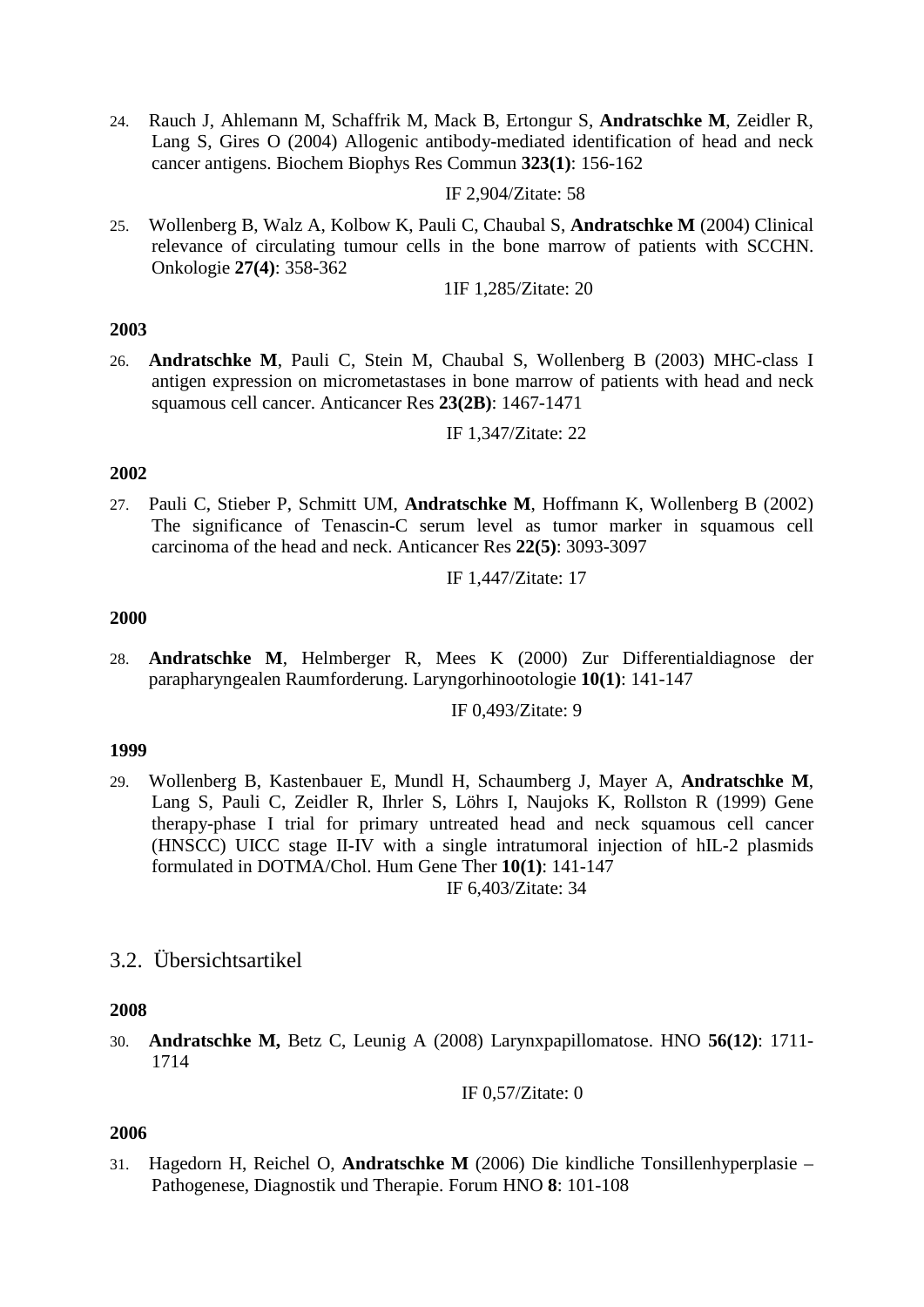**2005**

32. **Andratschke M**, Hagedorn H (2005) Raten Sie rechtzeitig zur Tonsillektomie. MMW Fortschr Med **147(39)**: 33-34

IF -/Zitate: 1

33. Hagedorn H, **Andratschke M** (2005) Wann müssen die Mandeln ganz raus? MMW Fortschr Med **147(17)**: 45-49

IF -/Zitate: 6

## **2001**

34. Lang S, Zeidler R, Pauli C, **Andratschke M**, Wollenberg B (2001) IL-2 Gentherapie bei HNO-Karzinomen. Laryngorhinootologie **80(4)**: 191-195

IF 0,493/Zitate: 4

# 3.3. Buchbeiträge

- 1. Cornelius CP, **Andratschke M**, Leunig A, Hilscher C (2009) Neck dissection. In Tumormanual "Kopf-Hals-Malignome", Zuckschwerdt Verlag München (Hrsg.),52-59
- 2. B. Wollenberg, S. Lang, **M. Andratschke**, C. Pauli, R. Zeidler (2001) Relevance of occult tumor cells in the bone marrow of head and neck cancer patients. In Lippert BM, Werner JA (Hrsg.), Metastases in Head and Neck Cancer. Tectum Verlag Marburg, 117-120
- 3. **Andratschke M**, Lang S, Zeidler R, Wollenberg B (1999) Gene therapy of squamous cell carcinoma of the head and neck by transfection with the B7.1 gene. In Teupser D, Enders G, Demant T, Seidel D (Hrsg.); Research Festival 1999, MMW Taschenbuch. Urban & Vogel, München, Seite 210
- 4. Mayer A, Pauli C, **Andratschke M**, Zeidler R, Wollenberg B (1999) Generation of immune effector cells in vitro with activity against human squamous cell carcinoma of the head and neck In Teupser D, Enders G, Demant T, Seidel D (Hrsg.); Research Festival 1999, MMW Taschenbuch. Urban & Vogel, München, Seite 51
- 5. Pauli C, **M. Andratschke**, R. Zeidler, E. Reitberger, G. Reisbach, A. Mayer, B. Wollenberg (1999) HNSCC cells, transfected with hIL2-plasmids formulated in DOTMA/Chol, are targets for tumorreactive autologous PBLs *in vitro*. In Teupser D, Enders G, Demant T, Seidel S (Hrsg.); Research Festival 1999, MMW Taschenbuch. Urban & Vogel, München, Seite 211
- 6. Wollenberg B, M. Stein, C. Pauli, **M. Andratschke**, A. Moosmann, R. Zeidler, A. Mayer (1999) Monitoring der bispezifischen Antikörpertherapie bei Kopf-Hals-Tumoren durch den Nachweis von Humanen Papilloma-Virus (HPV) in disseminierten Tumorzellen. In Teupser D, Enders G, Demant T, Seidel D (Hrsg.); Research Festival 1999, MMW Taschenbuch. Urban & Vogel, München, Seite 208
- 7. **Andratschke M**, Fraunberger H, Diehm H, Lindhofer H, Zeidler R, Wollenberg B (1998) Phase-I-trial with a bispecific antibody in patients with head and neck cancer. In Garsi SA (ed.); Book of abstracts, ISBN: 84-7391-269-1, p. 248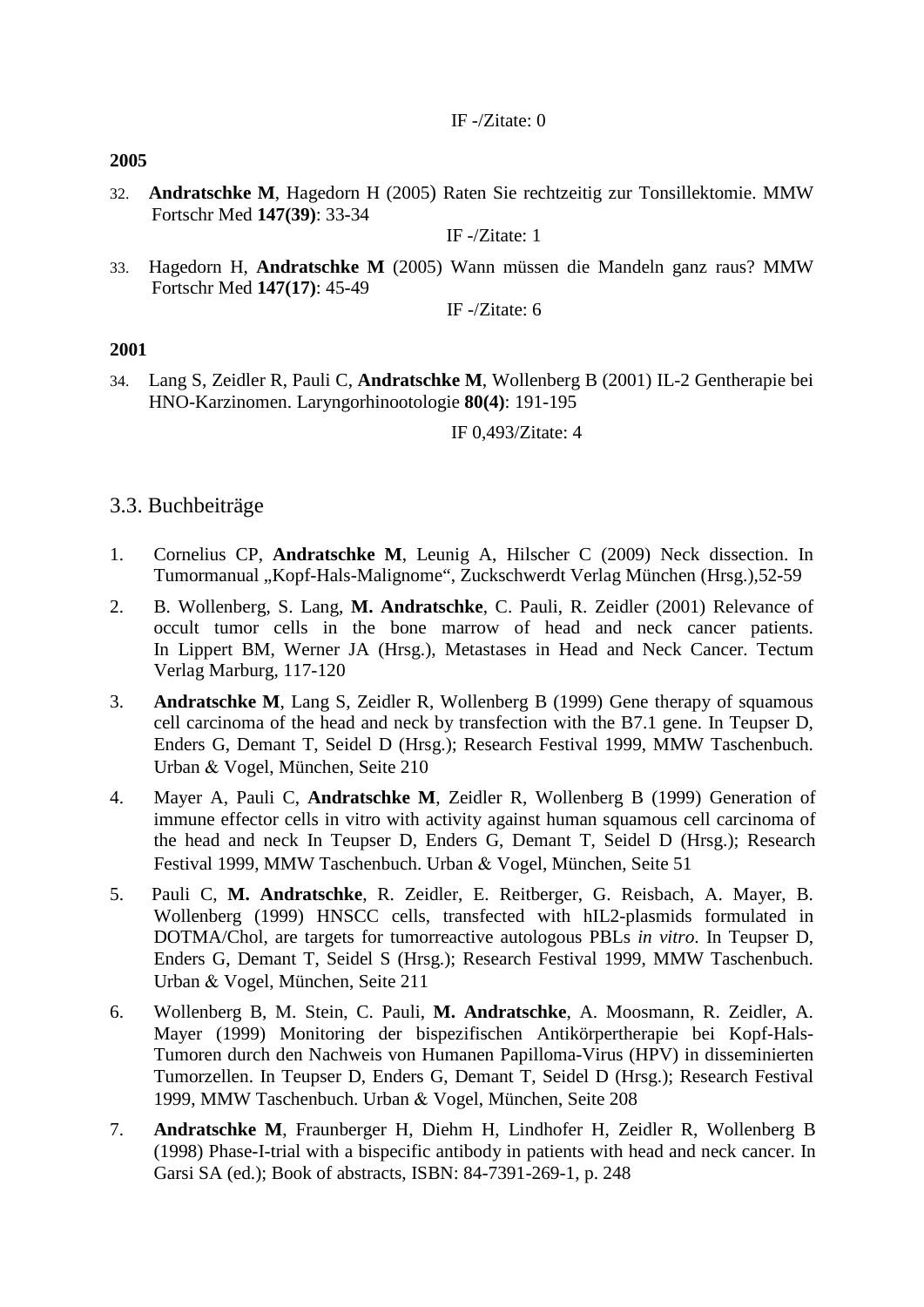- 8. Pauli C, **M. Andratschke**, S. Lang, K. Naujocks, H. Mundl, S. Ihrler, R. Zeidler, E. Kastenbauer, Wollenberg B (1998) Gentherapie Phase-I-Studie an Patienten mit Plattenepithelkarzinomen des Kopf-Hals-Bereiches. In Demant T, Seidel D (Hrsg.); Research Festival 1998, MMW Taschenbuch, MMV Medien und Medizin Verlag, Seite 109
- 9. Wollenberg B, H. Ledderose, C. Pauli, **M. Andratschke**, H. Diem, H. Frauenberger, A. Lebeau, H. Lindhofer, E. Kastenbauer, R. Zeidler (1998) Phase I-Studie mit bispezifischen Antikörpern bei Patienten mit Plattenepithelkarzinomen des Kopf-Hals-Bereiches. In Demant T, Seidel D (Hrsg.); Research Festival 1998, MMW Taschenbuch, MMV Medien und Medizin Verlag, Seite 74

# 3.4. Fallberichte

# **2011**

1. **Andratschke M,** Neuberger F, Hagedorn H. Posttraumatische arteriovenöse Low-Flow-Fistel der Orbita. Eine seltene Differentialdiagnose der orbitalen Komplikation. **HNO** 2011;59(5):503-506.

IF 0,4/Zitate: 0

# **2009**

2. **Andratschke M.** Nerlich AG, Hagedorn H (2009) Floride Herdtuberkulose im Bereich der Nasennebenhöhlen. HNO **57(11)**: 1209-1212

IF 0,464/Zitate: 0

# **2006**

3. Reichel O, Ihrler S, Born F, **Andratschke M**, Rasp G, Hagedorn H (2006) Das sinunasale undifferenzierte Karzinom. HNO **54(5)**: 394-399

IF 0,533/Zitate: 1

# **2005**

4. **Andratschke M**, Stelter K, Ihrler S, Hagedorn H (2005) Subglottic tracheal stenosis as primary manifestation of a marginal zone B-cell lymphoma of the larynx. In vivo **19(3)**: 547-550

IF 1,037/Zitate: 20

- 3.4. Zitierfähige Kongressbeiträge
- 1. Hagedorn H, Stelter K, Leunig A, **Andratschke M** (2006) Computer-assisted surgery of the paranasal sinuses – technical and clinical experiences with the VectorVision® Compact Navigation System in 368 patients. Skull Base 16(Supp 2): 14

IF 0,5

2. Schmitz S, **Andratschke M**, Hagedorn H (2006) A retrospective analysis of 104 patients with orbital floor reconstruction. Skull Base 16(Supp2): 22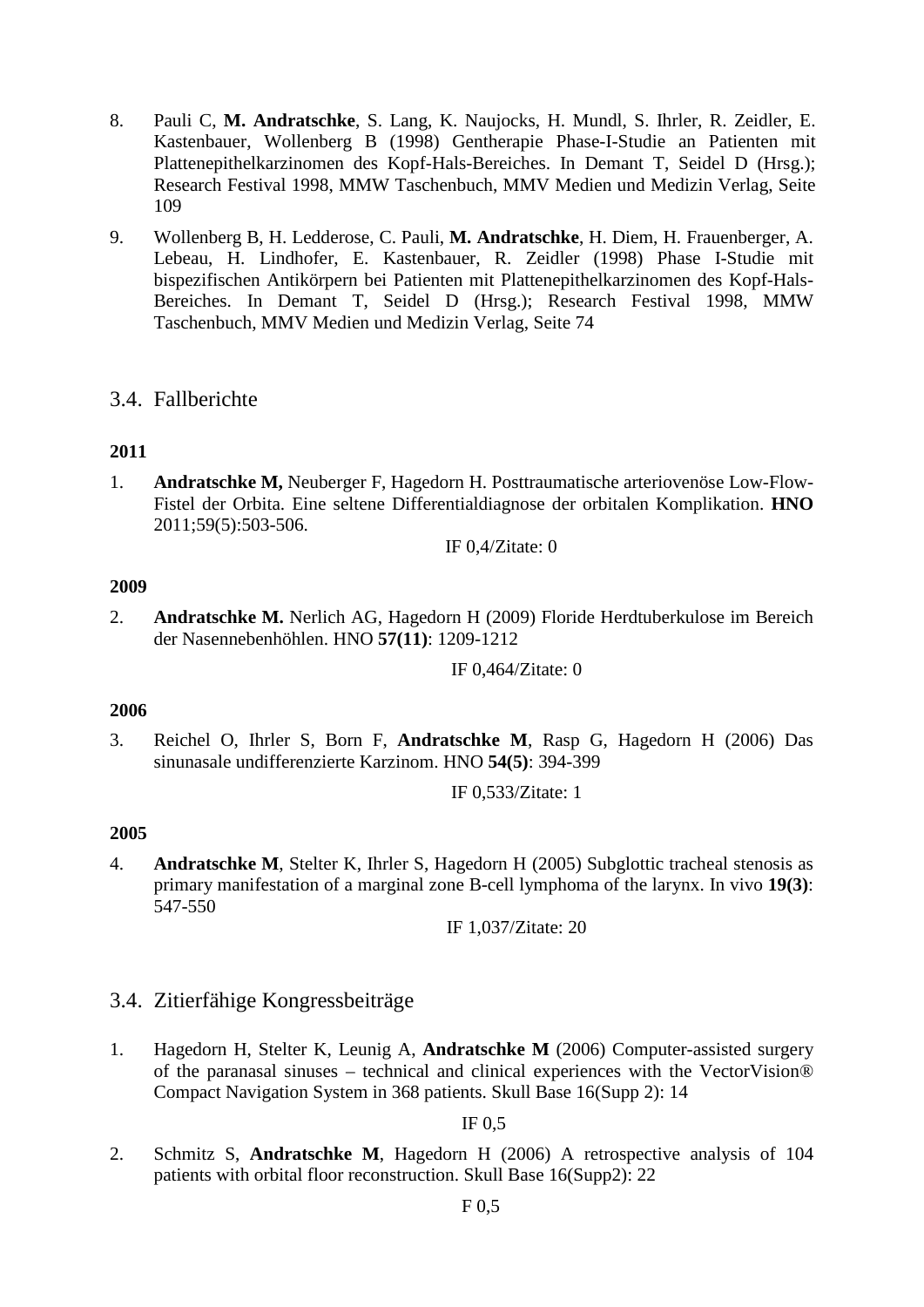3. **Andratschke M**, C. Pauli, H. Hagedorn, B. Mack, B. Wollenberg (2004) Is there a prognostic relevance of CD44v6 in patients with head and neck cancer? Anticancer Res 24: 3424

#### IF 1,395

4. Harréus U, C. Matthias, H. Hagedorn, **M. Andratschke**, G. Rasp (2004) Genotoxic risk assesment of acrylamide in human upper aerodigestive tract cells. Anticancer Res 24: 3508

### IF 1,395

5. **Andratschke M**, C. Singer, F.J. Gildehaus, O. Gires, S. Lang (2002) Zur therapeutischen Anwendung radioaktiv-markierter Antikörper bei Kopf-Hals-Tumoren: Ergebnisse der in vitro- und in vivo-Untersuchungen. Otorhinolaryngol Nova 12: 238

# $IF -$

6. Pauli C, B. Wollenberg, **M. Andratschke**, M. Münz, S. Lang, P. Ostertag, O. Gires (2002) EpCAM – Ein karzino-assoziiertes Adhäsionsmolekül bei Patienten mit Plattenepithelkarzinomen des Kopf-Hals-Bereiches. Otorhinolaryngol Nova 12: 236-237

## $IF -$

7. **Andratschke M**, Pauli C, Lang S, Zeidler R, Wollenberg B (2000) Gentherapie von Plattenepithelkarzinomen des Kopf-Hals-Bereiches (HNSCC) durch Transfektion des kostimulatorischen Moleküls B7.1. Otorhinolaryngol Nova 10: 68

### IF -

8. **Andratschke M**, Stein M, Moosmann A, Mayer A, Zeidler R, Kastenbauer E, Wollenberg B (2000) Monitoring of immunotherapies by detection of human papillomavirus DNA in disseminated head and neck cancer cells. Laryngo-Rhino-Otol 79: S5

## IF 0,373

9. Pauli C, **Andratschke M**, Lang S, Mayer A, Mundl H, Ihrler S, Zeidler R, Kastenbauer E, Wollenberg B (2000) Phase I/II Gentherapie-Studie mit IL2-Plasmiden an Patienten mit HNSCC. Otorhinolaryngol Nova 10: 70

### IF -

10. Pauli C, **Andratschke M**, Reitberger E, Mayer A, Wollenberg B (2000) Head and neck cancer cells transfected with human interleukin-2 plasmids are targets for autologous immune effectors in vitro. Laryngo-Rhino-Otol 79: S234

### IF 0,373

11. Wollenberg B, Ledderose H, Pauli C, **Andratschke M**, Diem H, Frauenberger H, Lebeau A, Lindhofer H, Kastenbauer E, Zeidler R (2000) Pilotstudie mit bispezifischen Antikörpern bei Patienten mit Plattenepithelkarzinomen des Kopf-Hals-Bereiches. Otorhinolaryngol Nova 10: 68

### $\rm IF$  -

12. **Andratschke M**, S. Lang, R. Zeidler, Wollenberg B (1999) Gentherapie von Plattenepithelkarzinomen des Kopf-Hals-Bereiches durch Transfektion des kostimulatorischen Moleküls B7.1. HNO 4: 324

### IF 0,57

13. **Andratschke M**, S. Lang, R. Zeidler, Wollenberg B (1999) Gene therapy of squamous cell carcinoma of the head and neck by transfection with the B7.1 gene. J Cancer Res Clin Oncol 125(S1): S72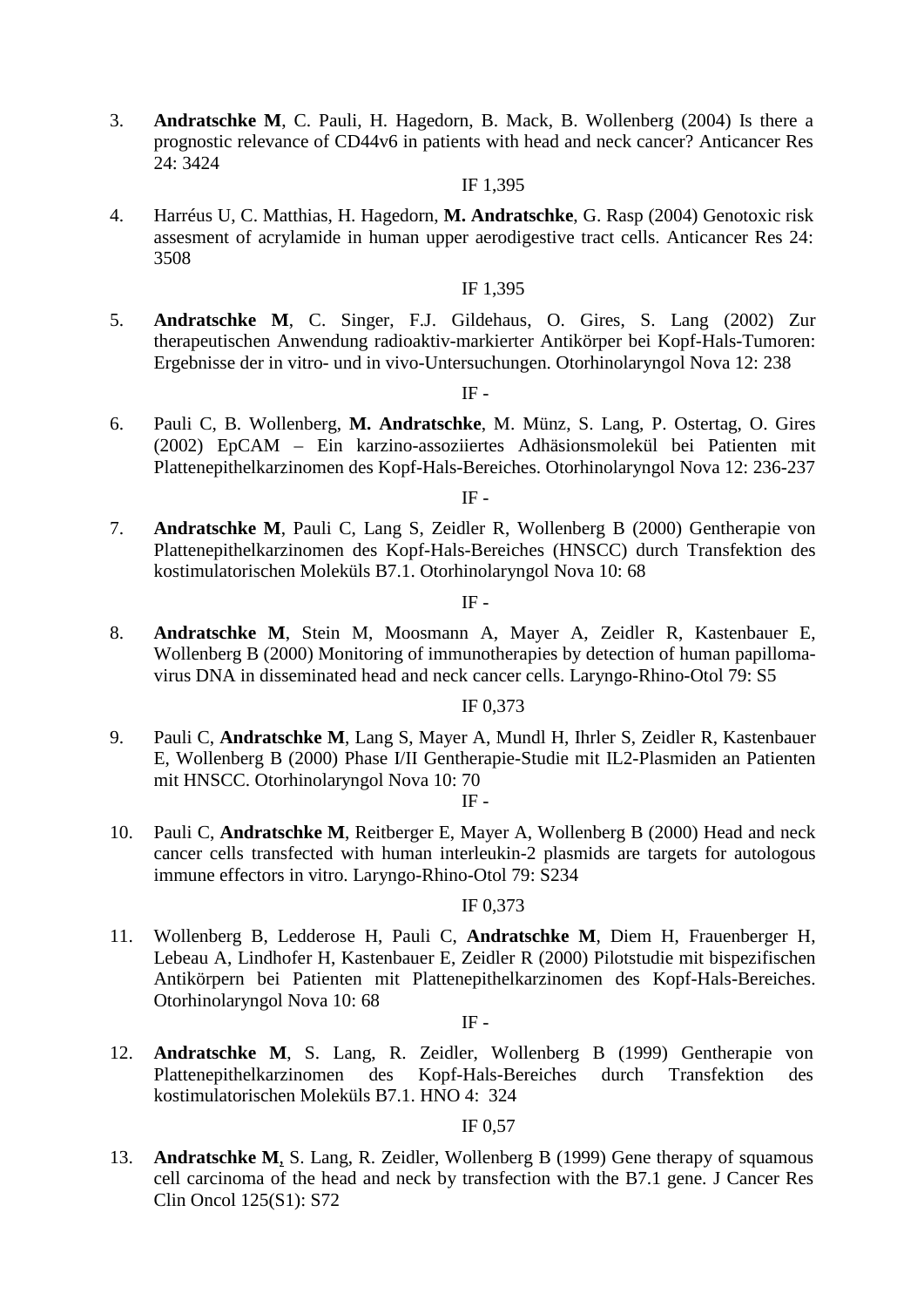### IF 2,261

14. **Andratschke M**, A. Mayer, C. Pauli, H. Ledderose, B. Wollenberg, H. Lindhofer, R. Zeidler (1999) Pilotstudy with a bispecific antibody in patients with head and neck cancer. J Cancer Res Clin Oncol 125(S2): S117

### IF 2,261

15. **Andratschke M**, C. Pauli, S. Lang, A. Mayer, H. Mundl, S. Ihrler, R. Zeidler, E. Kastenbauer, B. Wollenberg (1999) Phase-I-Gentherapie-Studie mit Interleukin 2 (IL2) -Plasmiden an Patienten mit Plattenepithelkarzinomen des Kopf-Hals-Bereiches. Otorhinolaryngol Nova 9: 29

#### $IF -$

16. Lang S, T. Whiteside, R. Zeidler, **M. Andratschke**, C. Pauli, B. Wollenberg (1999) Der Einfluss B7.1-transfizierter Tumorzellen auf Effektorpopulationen der Immunabwehr im Rahmen der Gentherapie von HNO-Karzinomen. Otorhinolaryngol Nova 9: 52

### IF -

17. Pauli C, **Andratschke M,** Lang S, Mayer A, Mundl H, Ihrler S, Zeidler R, Kastenbauer E, Wollenberg B (1999) Phase-I-Gentherapie-Studie mit IL2 Plasmiden an Patienten mit Plattenepithelkarzinomen des Kopf-Hals-Bereiches. HNO 4: 439

### IF 0,57

18. Pauli C, **M. Andratschke**, S. Lang, A. Mayer, H. Mundl, S.Ihrler, R.Zeidler, E. Kastenbauer, Wollenberg B (1999) Phase-I-study with IL2 plasmid on patients with HNSCC. J Cancer Res Clin Oncol 125(S1): S72-73

#### IF 2,261

19. Pauli C, H. Ledderose, B. Wollenberg, **M. Andratschke**, H. Diem, H. Frauenberger, A. Lebeau, H. Lindhofer, E. Kastenbauer, R. Zeidler (1999) Pilotstudie mit bispezifischen Antikörpern bei Patienten mit Plattenepithelkarzinomen des Kopf-Hals-Bereiches. Otorhinolaryngol Nova 9: 29

IF -

20. Pauli C, Stein M, **Andratschke M**, Mayer A, Zeidler R, Wollenberg B (1999) Monitoring of bispecific antibody (bsAb)-therapy of squamous cell carcinoma of the head and neck (HNSCC) by human papilloma- virus (HPV)-detection in disseminated tumor cells. J Cancer Res Clin Oncol 125(S2): S118

### IF 2,261

21. Wollenberg B, **Andratschke M**, Pauli C, Lang S, Lindhofer H, Zeidler R (1999) Pilotstudy with a bispecific antibody in patients with head and neck cancer. J Cancer Res Clin Oncol 125(S1): S73

#### IF 2,261

22. Wollenberg B, Ledderose H, Pauli C, **Andratschke M**, Diem H, Frauenberger H, Lebeau A, Lindhofer H, Kastenbauer E, Zeidler R (1999) Pilotstudie mit bispezifischen Antikörpern bei Patienten mit Plattenepithelkarzinomen des Kopf-Hals-Bereiches. HNO 4: 439

### IF 0,57

23. **Andratschke M**, Chaubal S, Lang S, Wollenberg B, Zeidler R (1998) Ein möglicher neuer Marker zur Definition des Tumorrandes ist EpCAM. HNO 4: 480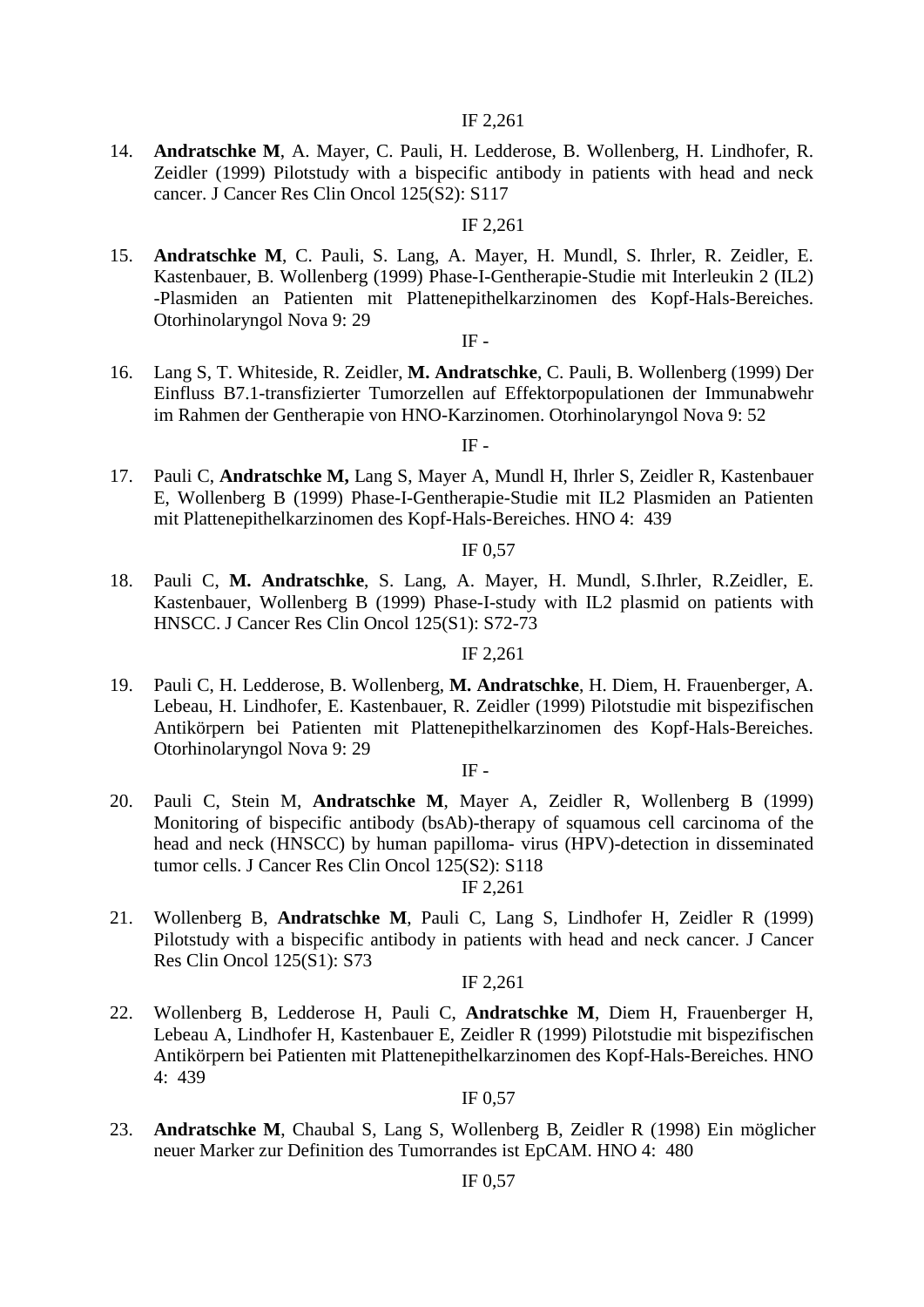24. **Andratschke M**, Chaubal S, Lang S, Zeidler R, Wollenberg B (1998) New definition of the tumor margin by the expression of Ep-CAM. B J Cancer 77 Suppl 1: 51

## IF 3,036

- 3.5. Nicht-zitierfähige Kongressbeiträge
- 1. **Andratschke M**. Nerlich A. Hagedorn H. Molekularpathologische Analyse von HPV-Infektionen in gutartigen Papillomen des oberen Aerodigestivtraktes. 83. Jahresversammlung der Deutschen Gesellschaft für Hals-Nasen-Ohrenheilkunde, Kopfund Halschirurgie, Mainz 16.05.12 bis 20.05.12
- 2. **Andratschke M**, Schmitz S, Nerlich A, Hagedorn H. Sinugene Meningitis aufgrund einer floriden Herdtuberkulose der Nasennebenhöhlen. 80. Jahresversammlung der Deutschen Gesellschaft für Hals-Nasen-Ohrenheilkunde, Kopf- und Halschirurgie, Rostock 20.05.09 bis 24.05.09
- 3. **Andratschke M**, Schmitz S, Nerlich A, Hagedorn H. Continuous mycobacterial infection of the paranasal sinuses. 80. Jahresversammlung der Deutschen Gesellschaft für Hals-Nasen-Ohrenheilkunde, Kopf- und Halschirurgie, Rostock 20.05.09 bis 24.05.09
- 4. Hagedorn H, Nerlich A, **Andratschke M**. Zytologie und Immunzytochemie von oropharyngealen Plattenepithelkarzinomen als Verlaufskontrolle**.** 80. Jahresversammlung der Deutschen Gesellschaft für Hals-Nasen-Ohrenheilkunde, Kopfund Halschirurgie, Rostock 20.05.09 bis 24.05.09
- 9. Neuberger F, **Andratschke M**, Böhm B, de Nigris A, Hagedorn H, Schmitz S). Posttraumatische low-flow AV-Fistel der V. ophtalmica als Differentialdiagnose einer orbitalen Komplikation**.** 79. Jahresversammlung der Deutschen Gesellschaft für Hals-Nasen-Ohrenheilkunde, Kopf- und Halschirurgie, Bonn 01.05.08 bis 04.05.08
- 10. **Andratschke M**, Matthias C, Mack B, Gires O, Hagedorn. Vergleichende immunhistochemische Untersuchungen zur Expression von EpCAM und Cytokeratin 8 (CK8) auf Plattenepithelkarzinomen des Kopf-Hals-Bereiches (SCCHN). 78. Jahresversammlung der Deutschen Gesellschaft für Hals-Nasen-Ohrenheilkunde, Kopfund Halschirurgie, München 16.05.07 bis 20.05.07
- 11. Lübbers CW, Gildehaus FJ, Zeidler R, Gires O, Lang S, Wollenberg B, **Andratschke M**. Radioimmuntherapie und Radioimmunszintigraphie bei Kopf-Hals-Tumoren mit einem radioaktiv-markierten Antikörper gegen CK8 im SCID-Mausmodell. 78. Jahresversammlung der Deutschen Gesellschaft für Hals-Nasen-Ohrenheilkunde, Kopfund Halschirurgie, München 16.05.07 bis 20.05.07
- 12. **Andratschke M**, Hagedorn H, Mack B, Gires O (2006) Untersuchungen zur Oberflächenexpression von Cytokeratin 8 auf gesundem Gewebe und Plattenepithelkarzinomen des Kopf-Hals-Bereiches. In Hörmann K (Hrsg.); HNO-Abstractband 2006, Rheinware Verlag Mönchengladbach, ISBN: 3-938975-07-5, Seite 130
- 13. Hagedorn H, **Andratschke M**, Deiler S (2006) Die anteriore Glossektomie mit Rekonstruktion durch einen Radialislappen als therapeutische Möglichkeit bei fortgeschrittenem Zungenkarzinom. In Hörmann K (Hrsg.); HNO-Abstractband 2006, Rheinware Verlag Mönchengladbach, ISBN: 3-938975-07-5, Seite 188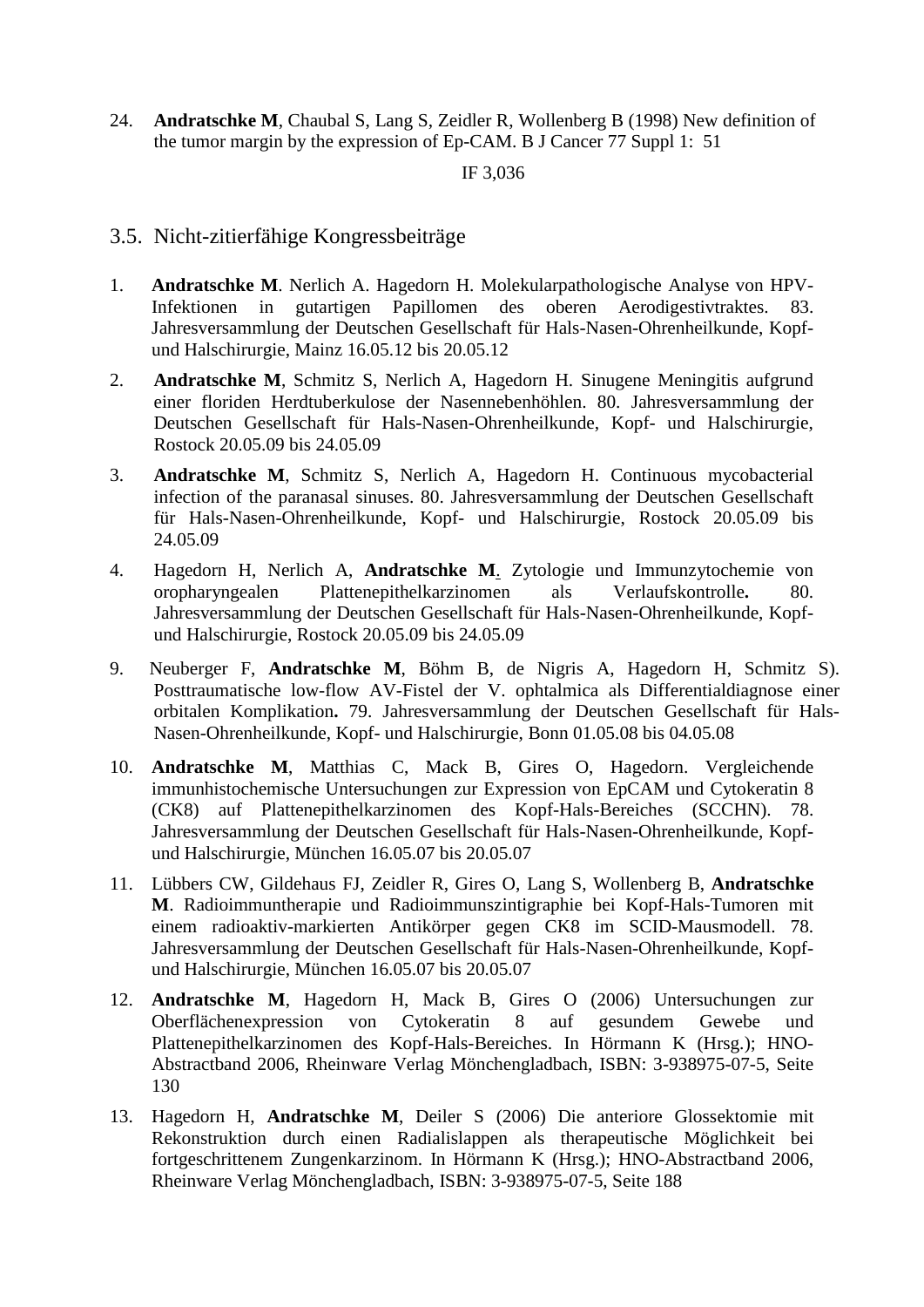- 14. Lübbers CW, Gildehaus FJ, Gires O, **Andratschke M** (2006) Untersuchungen zur Radioimmuntherapie und Radioimmunszintigraphie bei Kopf-Hals-Tumoren mit einem radioaktiv-marierten Antikörper gegen EpCAM im SCID-Mausmodell. In Hörmann K (Hrsg.); HNO-Abstractband 2006, Rheinware Verlag Mönchengladbach, ISBN: 3- 938975-07-5, Seite 154
- 15. Schmitz S, **Andratschke M**, Hagedorn H (2006) Retrospektive Analyse von 104 Patienten mit operativ versorgten Orbitabodenfrakturen. In Hörmann K (Hrsg.); HNO-Abstractband 2006, Rheinware Verlag Mönchengladbach, ISBN: 3-938975-07-5, Seite 174
- 16. Stelter K, Ledderose G, **Andratschke M**, Leunig A, Hagedorn H (2006) CAS der fronto-lateralen Schädelbasis: eine Gnauigkeitsstudie mit der Oberflächenlaserregistrierung. In Hörmann K (Hrsg.); HNO-Abstractband 2006, Rheinware Verlag Mönchengladbach, ISBN: 3-938975-07-5, Seite 208
- 17. **Andratschke M**, Gildehaus FJ, Gires O, Lang S (2005) Der Einsatz radioaktivmarkierter Antikörper gegen EpCAM und Cytokeratin 8: Hilfreich für Diagnostik und Therapie von Kopf-Hals-Tumoren? HNO Informationen 84: 145
- 18. Hagedorn H, Stelter K, Harréus U, **Andratschke M** (2005) Erste klinische Erfahrungen mit dem Virtual Reality Instrument "The Hollowman" für die Computer assisted Surgery (CAS). HNO Informationen 84: 199
- 19. Stelter K, Hagedorn H, **Andratschke M**, Leunig A, Rasp G, Berghaus A (2005) Computerassistierte Chirurgie der Nasennebenhöhlen – klinische Erfahrung mit dem Vector-Vision-Compact System an 368 Patienten. HNO Informationen 84: 188
- 20. **Andratschke M**, C.Singer, O. Gires, S. Lang (2004) In vitro- und in vivo-Untersuchungen zur Anwendung radioaktiv-markierter Antikörper bei Kopf-Hals-Tumoren. HNO Informationen 29: 124
- 21. Pauli C, **Andratschke M**, Stieber P, Wollenberg B (2004) Tenascin C: Die Rolle als Tumormarker bei Patienten mit Plattenepithelkarzinomen des Kopf-Hals-Bereiches. HNO Informationen 29: 131-132
- 22. **Andratschke M**, O. Gires, F.J. Gildehaus, S. Lang (2003) In vitro- und in vivo-Untersuchungen zur Radioimmuntherapie mit radioaktiv-markierten Antikörpern bei HNSCC. HNO Informationen 2: 72
- 23. **Andratschke M**, Gildehaus FJ, Lindhofer H, Wollenberg B, Lang S (2002) Tumordiagnostik mit einem radioaktiv markierten bispezifischen Antikörper (123I BIUIII). HNO Informationen 2: 84
- 24. Pauli C, **Andratschke M**, Lang S, Wollenberg B (2002) Phase-II Gentherapiestudie mit humanem IL2-Plasmid und Chemotherapie bei Patienten mit therapierefraktärem HNSCC. HNO Informationen 2: 180
- 25. **Andratschke M**, Lindhofer H, Zeidler R, Wollenberg B (2001) Vakzinierung mit Trizell-Komplexen in Patienten mit HNSCC. HNO Informationen 2: 52
- 26. Pauli C, **Andratschke M**, Lang S, Wollenberg B (2001) Phase I/II Gentherapiestudie mit humanem IL2 Plasmid und Chemotherapie bei Patienten mit HNSCC. HNO Informationen 2: 159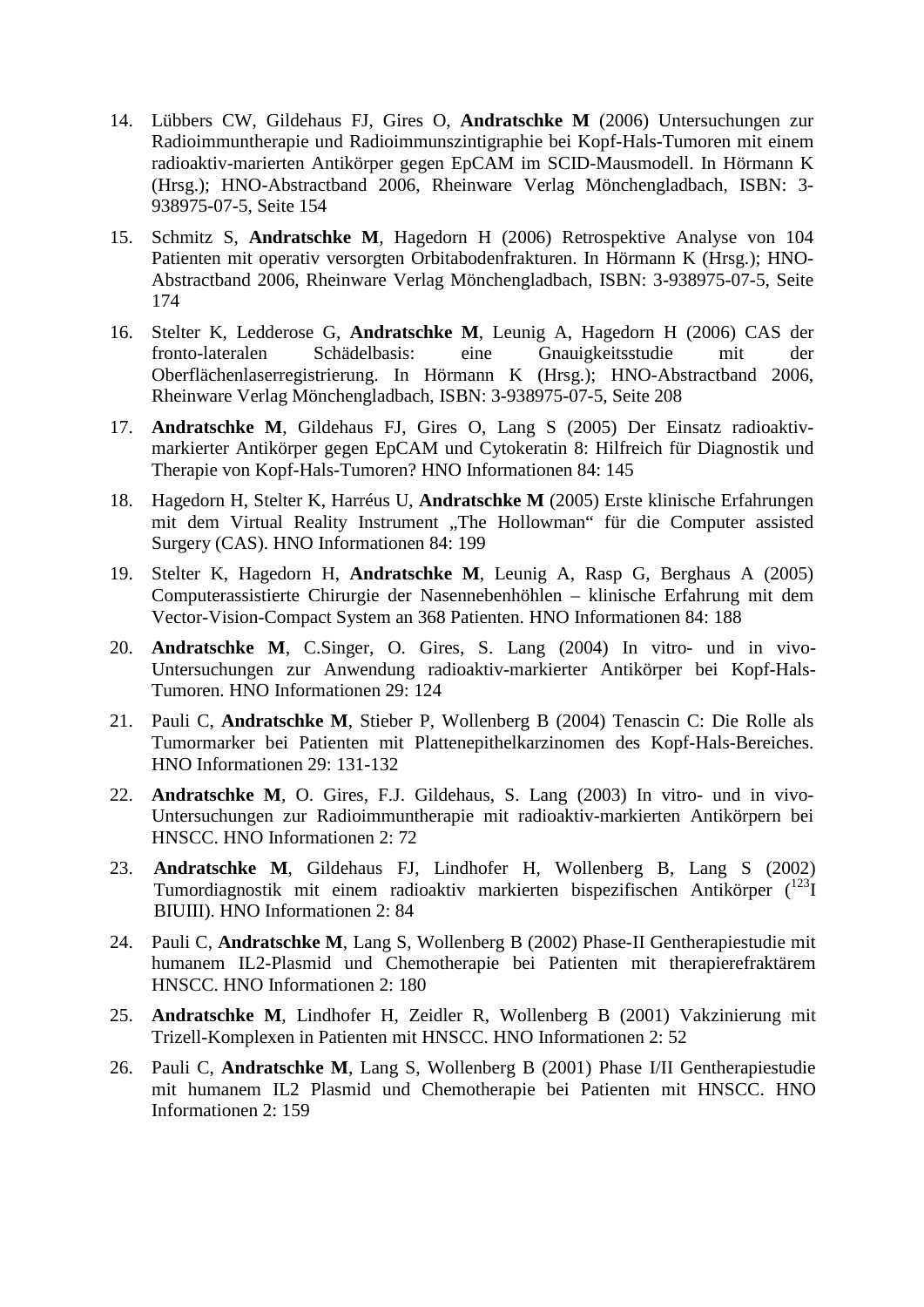# 3.6. Selbst gehaltene Vorträge

- 1. **Andratschke M**. S3-Leitlinien Kopf-Hals-Tumore. Symposium S3-Leitlinien Anspruch und Wirklichkeit. Spitzingsee 06.03.15 bis 08.03.15.
- 2. **Andratschke M**. Das Onkologische Zentrum Dachau/Kopf-Hals-Tumor-Zentrum. 3. HNO-Symposium Dachau am 03.07.13 im HELIOS Amper-Klinikum Dachau.
- 3. **Andratschke M**. Nerlich A. Hagedorn H. Molekularpathologische Analyse von HPV-Infektionen in gutartigen Papillomen des oberen Aerodigestivtraktes. 83. Jahresversammlung der Deutschen Gesellschaft für Hals-Nasen-Ohrenheilkunde, Kopfund Halschirurgie, Mainz 16.05.12 bis 20.05.12
- 4. **Andratschke M**. Die Therapie der akuten Innenohrschwerhörigkeit. 2. Dachauer HNO-Symposium am 21.04.10 im Amper-Klinikum Dachau.
- 5. **Andratschke M**. Die chronische Sinusitis. 1. Dachauer HNO-Symposium am 25.03.09 im Amper-Klinikum Dachau.
- 6. **Andratschke M**, Hagedorn H, Mack B, Gires O. Untersuchungen zur Oberflächenexpression von Cytokeratin 8 auf gesundem Gewebe und Plattenepithelkarzinomen des Kopf-Hals-Bereiches. 77. Jahresversammlung der Deutschen Gesellschaft für Hals-Nasen-Ohrenheilkunde, Kopf- und Halschirurgie, Mannheim 24.05.06 bis 28.05.06
- 7. **M. Andratschke**. Tumorimmunologie. Onkologiesymposium Klinikum Großhadern, München 21.10.05 bis 22.10.05
- 8. **M. Andratschke**, F.J. Gildehaus, O. Gires, S. Lang Der Einsatz radioaktiv-markierter monoklonaler Antikörper gegen EpCAM und Cytokeratin 8: Hilfreich für Diagnostik und Therapie von Kopf-Hals-Tumoren? 76. Jahresversammlung der Deutschen Gesellschaft für Hals-Nasen-Ohrenheilkunde, Kopf- und Halschirurgie, Erfurt 04.05.05 bis 08.05.05
- 9. **M. Andratschke**, F.J. Gildehaus, R. Zeidler, O. Gires, S. Lang. Are radio-labelled monoclonal antibodies against EpCAM and Cytokeratin 8 useful in diagnostics and therapy of squamous cell carcinoma of the head and neck.  $4<sup>th</sup>$  International Symposium on Advances in Head and Neck Cancer, Marburg 19.01.05-22.01.05
- 10. **Andratschke M**, C. Singer, F. J. Gildehaus, O. Gires, S. Lang. Zur therapeutischen Anwendung radioaktiv-markierter Antikörper bei Kopf-Hals-Tumoren: Ergebnisse der in vitro- und in vivo-Untersuchungen. 48. Österreichischer HNO-Kongress 2004, Linz 22.09.04 bis 25.09.04
- 11. **Andratschke M**, Singer C, Gires O, Lang S. Radio-labelled monoclonal antibodies against EpCAM and Cytokeratin 8 in squamous cell carcinoma of the head and neck: useful in diagnostics and therapy?  $5<sup>th</sup>$  European Congress of Oto-Rhino-Laryngology Head and Neck Surgery (EU.F.O.S.), Rhodos-Kos. September 11-16, 2004
- 12. **Andratschke M**, Singer C, Gires O, Lang S. In vitro- und in vivo-Untersuchungen zur Anwendung radioaktiv-markierter Antikörper bei Kopf-Hals-Tumoren. 75. Jahresversammlung der Deutschen Gesellschaft für Hals-Nasen-Ohrenheilkunde, Kopfund Halschirurgie, Bad Reichenhall 19.05.04 bis 23.05.04
- 13. **Andratschke M**, Gildehaus F J, Kastenbauer E, Lang S. In vitro- und in vivo-Untersuchungen zur Radioimmuntherapie mit radioaktiv-markierten Antikörpern bei HNO-Karzinomen. 74. Jahresversammlung der Deutschen Gesellschaft für Hals-Nasen-Ohrenheilkunde, Kopf- und Halschirurgie, Dresden 28.05.03 bis 01.06.03